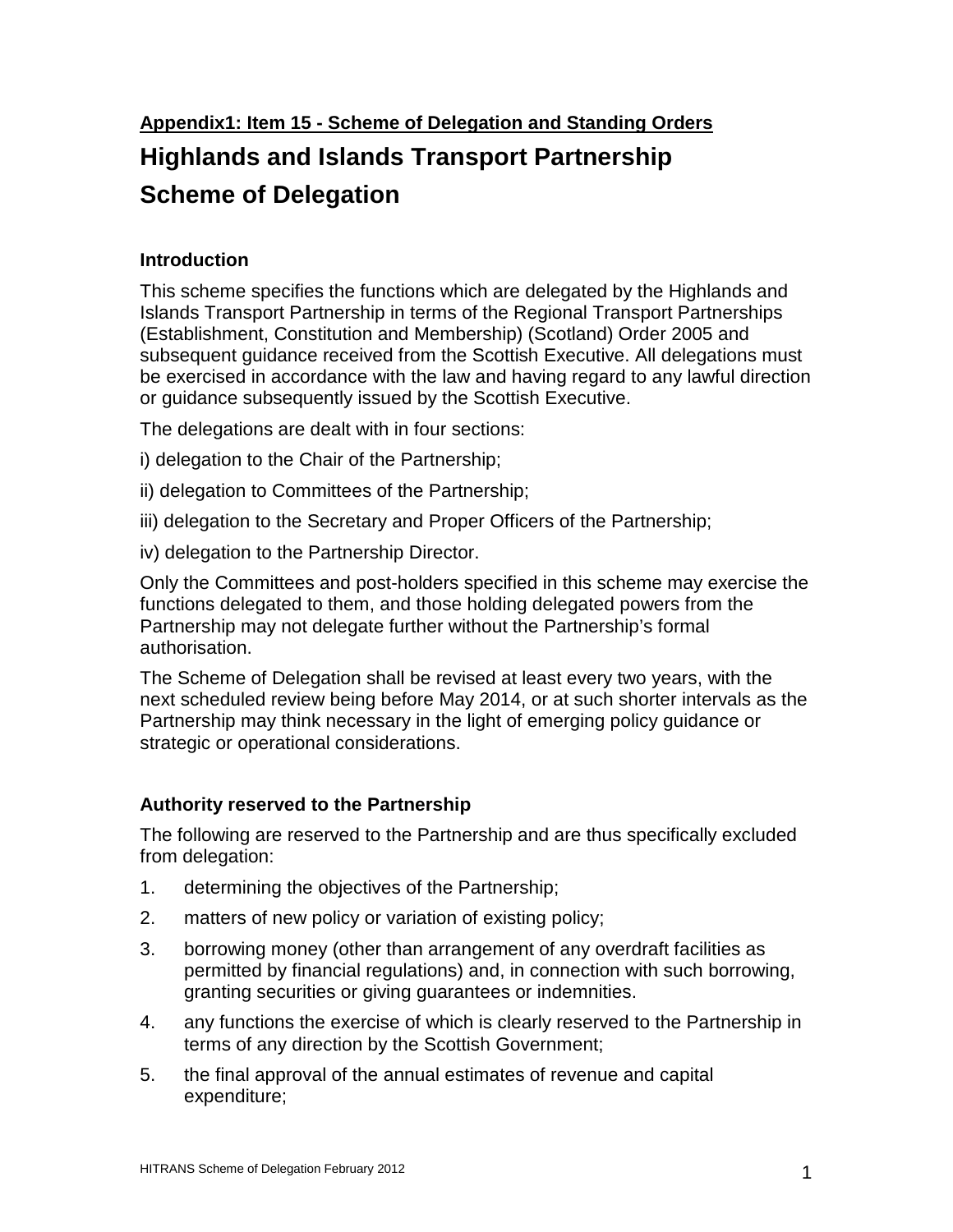- 6. the final approval of the Partnership's Strategic and Operational Plans;
- 7. the appointment of the Partnership's Chief Officer, Secretary and Proper Officers;
- 8. the approval of the Partnership's Annual Report;
- 9. the acquisition and disposal of heritable property;
- 10. the appointment of Other Members of the Partnership (subsequent to initial appointments which shall be made by Scottish Ministers) and the appointment of Members to Committees;
- 11. the removal of Members from office prior to the termination of their period of appointment;
- 12. delegation of functions of the Partnership;
- 13. the making, amendment and revocation of the Partnership's standing orders, financial regulations and this Scheme of Delegation.

# **Delegation to the Chair of the Partnership**

The Chair of the Partnership is authorised:

- 1. in an emergency, and after having consulted the Partnership's Vice-Chair and Secretary, to exercise the powers which the Partnership has retained to itself within this document and within its Standing Orders. The exercise of such powers by the Chair shall be reported to the next formal meeting of the Partnership;
- 2. in the absence of the Partnership Director and/or in an emergency, to exercise the powers which the Partnership has delegated to the Partnership Director to enable the Partnership to carry on its business subject to:
	- a. obtaining agreement from the Partnership's Vice Chair
	- b. consulting the Secretary to the Partnership
	- c. where such action would normally require the approval of the Partnership or a committee thereof, reporting any such action to the Partnership or the appropriate Committee as soon as possible thereafter;
- 3. to incur expenditure to meet the expenses of the office of Chair of the Partnership and the provision of reasonable hospitality to a maximum of £5,000.00 per financial year;
- 4. To act as the main point of contact between Scottish Ministers and the Partnership.
- 5. To act as the chief spokesperson for the Partnership and to represent the Partnership in its relationships with Scottish Ministers, the Scottish Government, the chairs and members of other bodies, and in the conduct of other significant relationships and occasions;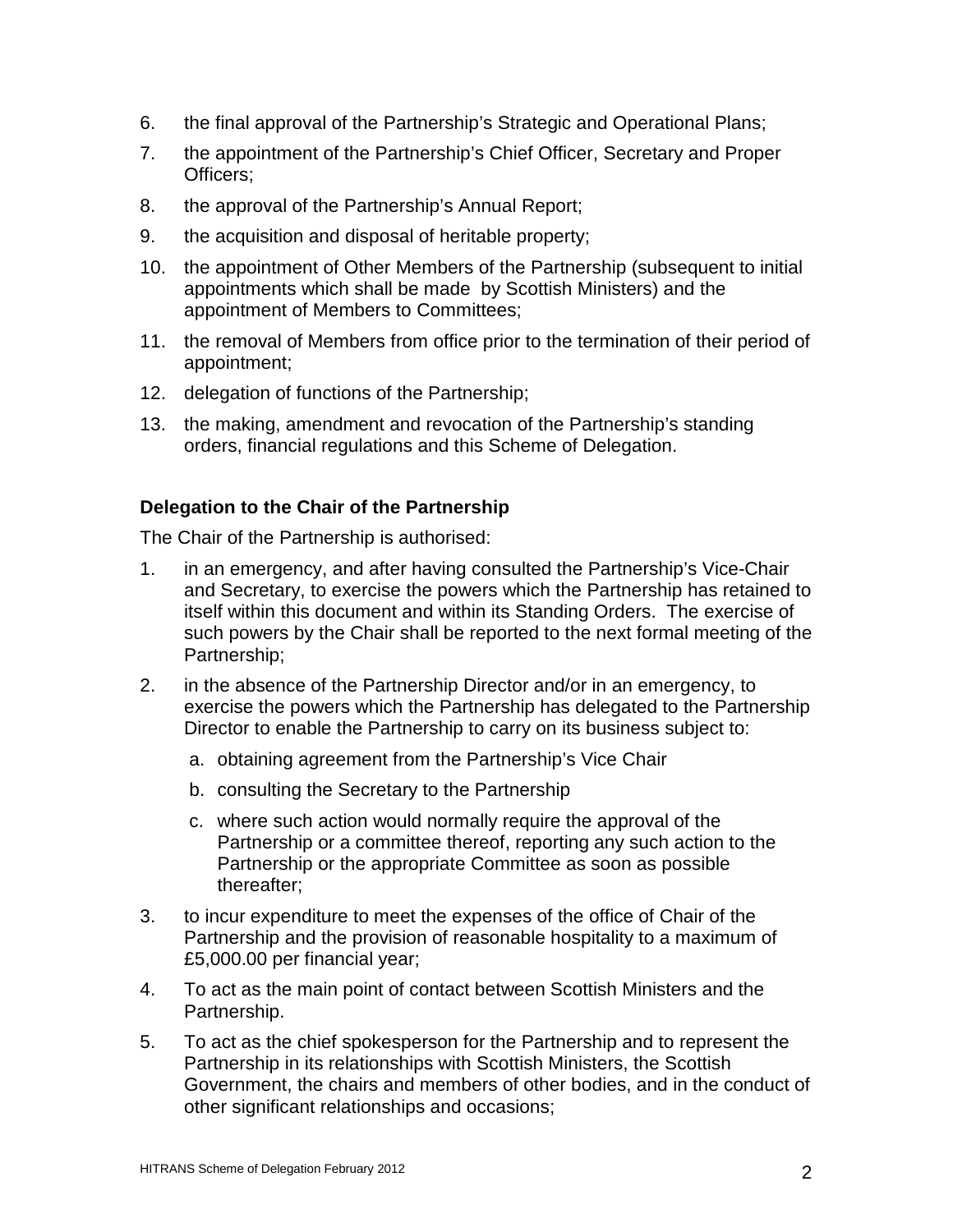- 6. to make on behalf of the Partnership all major policy announcements and position statements.
- 7. to oversee the activities and conduct of the Partnership Director, and appraise the Director's performance against annual targets and objectives;
- 8. to sign on behalf of the Partnership:
	- a. approved Minutes of the Partnership;
	- b. the Partnership's Annual Report and Financial Statements;
	- c. the Regional Transport Strategy prior to its submission to Scottish Ministers.

# **Delegation to Committees of the Partnership**

#### **General delegations to Committees**

The Partnership delegates to each Committee the functions relative to:

- a. the terms of reference of that Committee;
- b. any Minutes of the Partnership making a special delegation to that Committee;
- c. the establishment of any ad hoc sub-committee or group to discharge a specific function on the Partnership's behalf.

Each Committee may exercise and perform, on behalf of and in the name of the Partnership, the authority, powers and duties of the Partnership in relation to the functions delegated.

The Chair of each Committee is authorised to sign its approved minutes on behalf of the Partnership.

# **Executive Committee**

The Executive Committee where appointed is authorised:

- 1. to act on behalf of the Partnership and its Committees (including ad hoc Committees) between meetings of the Partnership and its Committees. This will include the exercise of all delegations made to those Committees, provided that the actions undertaken are considered by the Executive Committee to be sufficiently urgent to be preclude a meeting of the Partnership or the Committee concerned;
- 2. to consider annually on behalf of the Partnership, the Partnership's Risk Management Strategy;
- 3. to act as a Remuneration Committee in respect of the award and review of the remuneration of the Partnership Director;
- 4. to act as a Personnel and Staffing Committee to consider and approve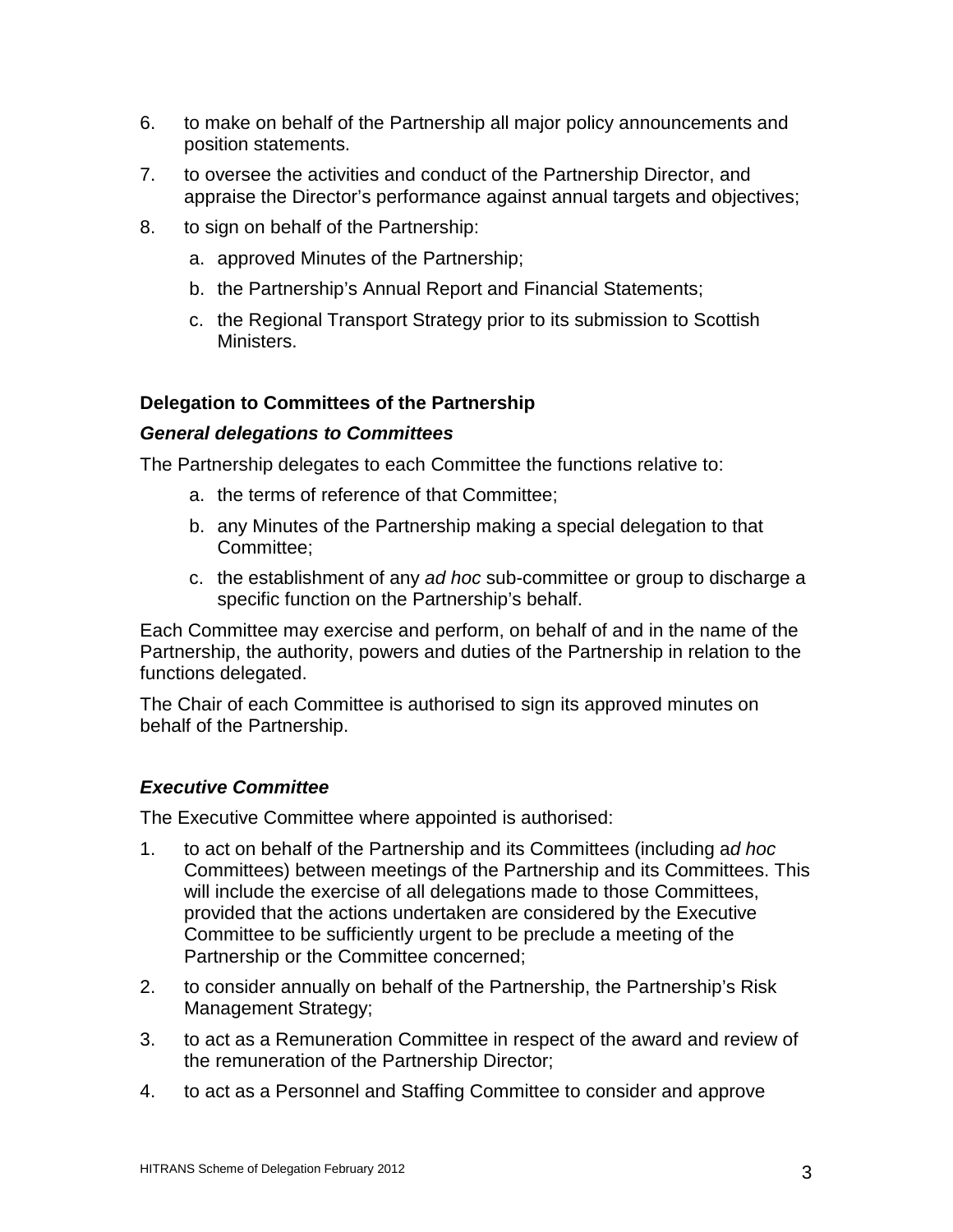terms and conditions of employment of staff, and to approve recommendations made by the Partnership Director for the appointment of staff below the level of Partnership Director;

- 5. to act as a Selection Panel to recruit and recommend to the Partnership the appointment of:
	- a. Other Members (from 2007) and Observers/Advisers;
	- b. the Partnership Director;
	- c. the Partnership's Secretary and Proper Officers.

## **Audit Committee**

The Audit Committee where appointed is authorised:

- 1. to recommend to the Partnership the appointment of Internal Auditors (normally after competitive tendering exercises which should be held every three years), and to terminate such an appointment if Members are not satisfied with the quality or the value-for-money of the services provided;
- 2. to formulate the Partnership's Annual Audit Plan and establish strategic audit objectives;
- 3. to approve the Partnership's Annual Audit Report for submission to the Partnership.

## **Delegation to the Secretary and Proper Officers**

#### **Secretary to the Partnership**

The Secretary to the Partnership is authorised:

- 1. to proactively provide advice to the Chair, Members and the Partnership Director;
- 2. to act as Proper Officer for the Partnership in relation to the Partnership's Code of Conduct for Members;
- 3. to act on behalf of the Partnership in relation to the Partnership's Public Interest Disclosure Policy;
- 4. to keep proper records and Minutes of the Partnership's proceedings;

## **Legal Adviser to the Partnership**

The Legal Adviser to the Partnership is authorised:

to act as Proper Officer for the Partnership in relation to:

a. Execution of Deeds etc., under Section 190, 191 and 193 of the Local Government (Scotland) Act 1973;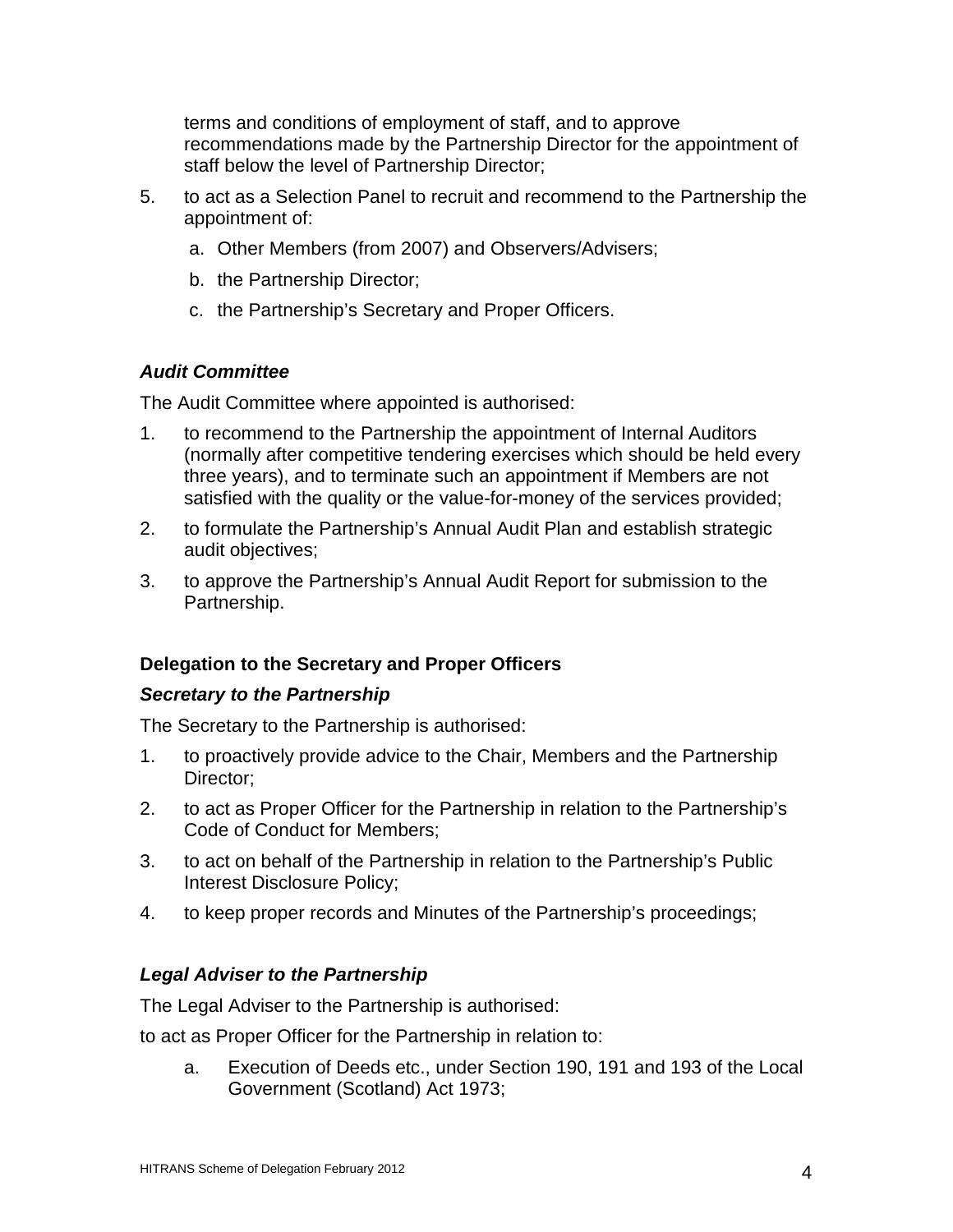- b. Acceptance of Tenders (Contracts for Works);
- c. Acceptance of Tenders (Consultancy Services);
- d. Acceptance of Tenders (Contracts for the Supply of Goods and Services).

# **Financial Adviser to the Partnership**

The Financial Adviser to the Partnership is authorised:

to act as Proper Officer for the Partnership in relation to:

- a. Procedures on Financial Systems;
- b. Investigation of any financial irregularity;
- c. Execution and authentication of Deeds relating to financial instruments or instruments affecting the transfer of any securities etc.
- d. To seek and, as provided in the Financial Regulations, to open tenders for contracts with the Partnership;
- e. To sign cheques in accordance with the provisions for cheque signatories;

# **Delegation to the Partnership Director**

In exercising any of the following delegated functions the Partnership Director will take account of any appropriate practice or procedure, managerial instruction or any similar consideration. The exercise of delegated authority by the Partnership Director is subject always to:

- 1. the requirements of the Transport (Scotland) Act 2005 and the Regional Transport Partnerships (Establishment, Constitution and Membership) (Scotland) Order 2005;
- 2. the requirements of the wider legislative framework within which the Partnership operates**;**
- 3. current and subsequent guidance from the Scottish Government;
- 4. provisions in the Partnership's current Standing Orders, Financial Regulations and other approved policies;
- 5. availability of appropriate financial provision in respect of the actions to be undertaken using delegated authority;
- 6. avoidance of conflicts of interest and maintenance of full transparency and accountability in all actions taken on behalf of the Partnership;
- 7. seeking appropriate professional advice from the Partnership's appointed Proper Officers and other advisers prior to authority being exercised.

The Partnership Director shall act as Chief Executive of the Partnership, and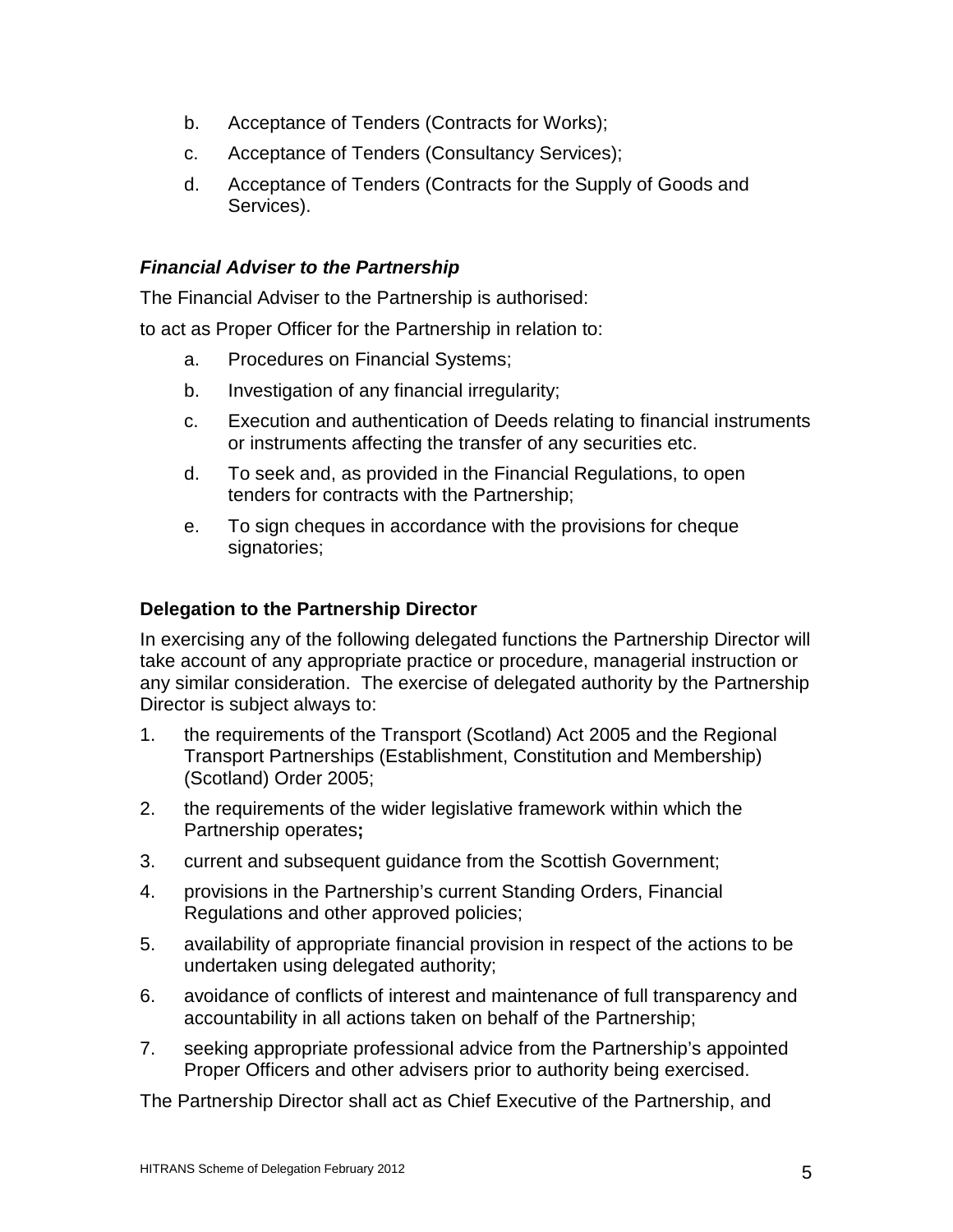shall be responsible and accountable for the operational management of the Partnership subject to policy and strategic direction by the Partnership. The Partnership Director is authorised as follows:

## Strategic and Operational Management

1. to direct and manage the business of the Partnership in accordance with the Partnership's approved Strategic and Operational Plans and the Regional Transport Strategy;

## Emergency action

2. to take such measures as may be required in the interests of the Partnership in emergencies subject to advising the Chair of the Partnership and the Secretary to the Partnership, where possible, and subsequently reporting to the appropriate Committee or to the Partnership as soon as possible thereafter on any items for which approval of the Committee or Partnership would normally be necessary;

## Corporate governance

3. to make available, for inspection at the Partnership's offices, copies of the Agenda, draft Minutes and agreed Minutes of any meeting of the Partnership or any Committee and also of any report or other document considered by such a meeting;

## External relations

- 4. if he or she considers it would be in the interests of the Partnership to do so, to approve the provision of reasonable hospitality to representatives of other organisations and stakeholders;
- 5. to take out membership of and to attend meetings of appropriate external bodies and professional associations where in the interests of the Partnership and compatible with the duties of the Partnership Director and to so do;
- 6. to issue press releases for publication and broadcasting on behalf of the Partnership;

# Staff management

- 7. to make recommendations to the the Partnership or the Executive Committee where appointed, for the appointment of employees of the Partnership below the level of the Partnership Director;
- 8. to manage the staff of the Partnership within the Partnership's human resources policies and periodically to review the performance of members of staff against their objectives and targets;

## Management of the Partnership's Offices

9. to manage the provision and operation of the Partnership's offices within approved revenue budgets in such a way as to provide the necessary professional and administrative services and Member support services